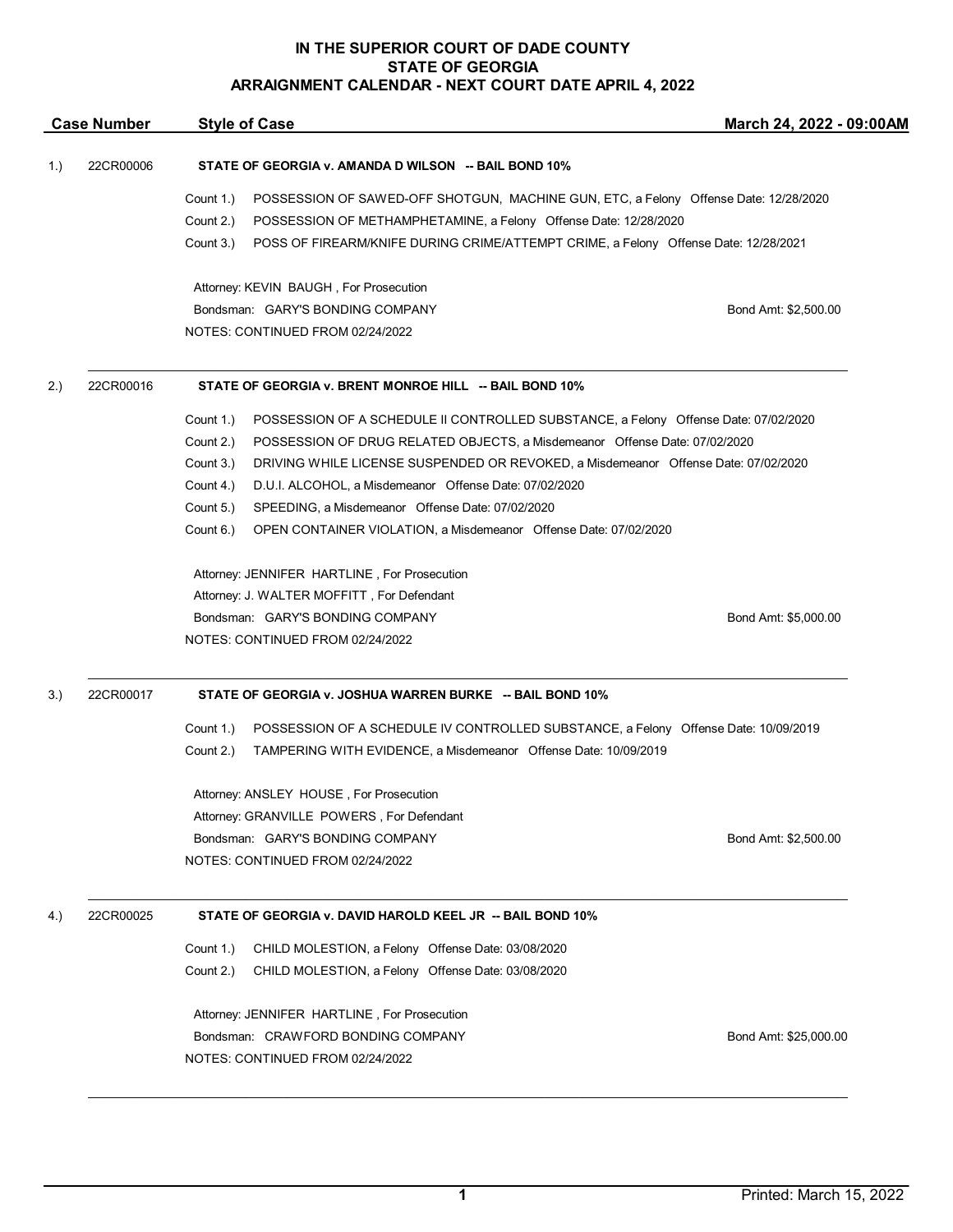| <b>Case Number</b> |           | <b>Style of Case</b>                                                                                   | March 24, 2022 - 09:00AM |  |  |  |
|--------------------|-----------|--------------------------------------------------------------------------------------------------------|--------------------------|--|--|--|
| 5.)                | 22CR00026 | STATE OF GEORGIA v. RAYMOND NICKOLAS ELROD -- BAIL BOND 10%                                            |                          |  |  |  |
|                    |           | Count 1.)<br>STATUTORY RAPE, a Felony Offense Date: 06/01/2021                                         |                          |  |  |  |
|                    |           | Count 2.)<br>CHILD MOLESTION, a Felony Offense Date: 06/01/2021                                        |                          |  |  |  |
|                    |           | Count 3.)<br>CHILD MOLESTION, a Felony Offense Date: 06/01/2021                                        |                          |  |  |  |
|                    |           | Count 4.)<br>INTERFERENCE WITH CUSTODY -1ST OR 2ND CONVICTION-, a Misdemeanor Offense Date: 09/01/2021 |                          |  |  |  |
|                    |           | Attorney: KEVIN BAUGH, For Prosecution                                                                 |                          |  |  |  |
|                    |           | Attorney: GRANVILLE POWERS, For Defendant                                                              |                          |  |  |  |
|                    |           | Bondsman: GARY'S BONDING COMPANY                                                                       | Bond Amt: \$5,000.00     |  |  |  |
|                    |           | Bondsman: JOANN ELROD                                                                                  | Bond Amt: \$2,500.00     |  |  |  |
|                    |           | NOTES: CONTINUED FROM 02/24/2022                                                                       |                          |  |  |  |
| 6.)                | 22CR00031 | STATE OF GEORGIA v. PAUL QUILLEN KING -- BAIL BOND 10%                                                 |                          |  |  |  |
|                    |           | Count 1.)<br>SIMPLE BATTERY, a Misdemeanor Offense Date: 10/31/2020                                    |                          |  |  |  |
|                    |           | OBSTRUCTION OF OFFICERS-MISD, a Misdemeanor Offense Date: 10/31/2020<br>Count 2.)                      |                          |  |  |  |
|                    |           | Attorney: JENNIFER HARTLINE, For Prosecution                                                           |                          |  |  |  |
|                    |           | Attorney: GRANVILLE POWERS, For Defendant                                                              |                          |  |  |  |
|                    |           | Bondsman: CRAWFORD BONDING COMPANY                                                                     | Bond Amt: \$500.00       |  |  |  |
| 7.)                | 22CR00032 | STATE OF GEORGIA v. RICKEY LANE TATUM -- BAIL BOND 10%                                                 |                          |  |  |  |
|                    |           | Count 1.)<br>SIMPLE BATTERY - FAMILY VIOLENCE, a Misdemeanor Offense Date: 11/21/2021                  |                          |  |  |  |
|                    |           | Count 2.)<br>CRUELTY TO CHILDREN IN THE 3RD DEGREE, a Misdemeanor Offense Date: 11/21/2021             |                          |  |  |  |
|                    |           | Count 3.)<br>CRUELTY TO CHILDREN IN THE 3RD DEGREE, a Misdemeanor Offense Date: 11/21/2021             |                          |  |  |  |
|                    |           | Count 4.)<br>CRUELTY TO CHILDREN IN THE 3RD DEGREE, a Misdemeanor Offense Date: 11/21/2021             |                          |  |  |  |
|                    |           | Attorney: ANSLEY HOUSE, For Prosecution                                                                |                          |  |  |  |
|                    |           | Bondsman: GARY'S BONDING COMPANY                                                                       | Bond Amt: \$2,500.00     |  |  |  |
| 8.)                | 22CR00033 | STATE OF GEORGIA v. JEFFREY CASTEEL LACY -- JAIL                                                       |                          |  |  |  |
|                    |           | Count 1.)<br>AGGRAVATED ASSAULT, a Felony Offense Date: 12/30/2021                                     |                          |  |  |  |
|                    |           | Count 2.)<br>AGGRAVATED ASSAULT, a Felony Offense Date: 12/30/2021                                     |                          |  |  |  |
|                    |           | Count 3.)<br>AGGRAVATED ASSAULT, a Felony Offense Date: 12/30/2021                                     |                          |  |  |  |
|                    |           | Count 4.)<br>POSS OF FIREARM/KNIFE DURING CRIME/ATTEMPT CRIME, a Felony Offense Date: 12/30/2021       |                          |  |  |  |
|                    |           | Count 5.)<br>POSS OF FIREARM/KNIFE DURING CRIME/ATTEMPT CRIME, a Felony Offense Date: 12/30/2021       |                          |  |  |  |
|                    |           | Attorney: KEVIN BAUGH, For Prosecution                                                                 |                          |  |  |  |
|                    |           | Attorney: GRANVILLE POWERS, For Defendant                                                              |                          |  |  |  |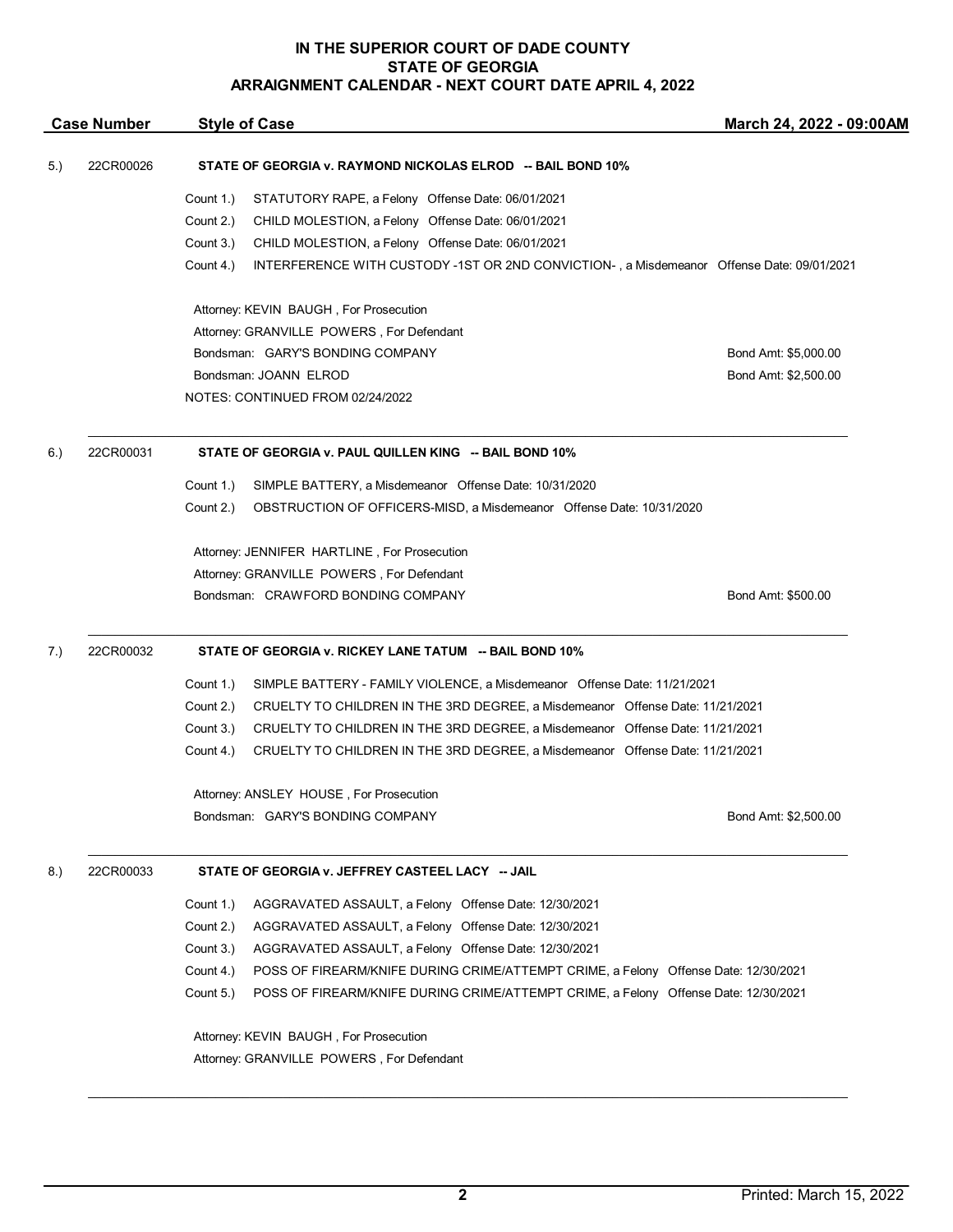| 22CR00034<br>STATE OF GEORGIA v. JAMES GARY MILLER JR -- JAIL<br>9.)<br>Count 1.)<br>AGGRAVATED ASSAULT, a Felony Offense Date: 09/25/2021<br>Count 2.)<br>TERRORISTIC THREATS AND ACTS, a Felony Offense Date: 09/25/2021<br>Attorney: JENNIFER HARTLINE, For Prosecution<br>Attorney: GRANVILLE POWERS, For Defendant<br>22CR00035<br>STATE OF GEORGIA v. JAMES GARY MILLER JR -- JAIL<br>10.<br>Count 1.)<br>RIOT IN PENAL INSTITUTION, a Felony Offense Date: 01/21/2022<br>Count 2.)<br>AGGRAVATED ASSAULT, a Felony Offense Date: 01/21/2022<br>Count 3.)<br>AGGRAVATED BATTERY, a Felony Offense Date: 01/21/2022<br>Count 4.)<br>BATTERY-MISD, a Misdemeanor Offense Date: 01/21/2022<br>Count 5.)<br>BATTERY-MISD, a Misdemeanor Offense Date: 01/21/2022<br>Count 6.)<br>BATTERY-MISD, a Misdemeanor Offense Date: 01/21/2022<br>Count 7.)<br>BATTERY-MISD, a Misdemeanor Offense Date: 01/21/2022<br>Attorney: JENNIFER HARTLINE, For Prosecution<br>22CR00036<br>STATE OF GEORGIA v. REBECCA FAYE CARNEY -- BAIL BOND 10%<br>11.)<br>SIMPLE BATTERY, a Misdemeanor Offense Date: 08/19/2021<br>Count 1.)<br>Attorney: KEVIN BAUGH, For Prosecution<br>Attorney: GRANVILLE POWERS, For Defendant<br>Bondsman: CRAWFORD BONDING COMPANY<br>Bond Amt: \$1,500.00<br>STATE OF GEORGIA v. CODEY MATTHEW DOVER -- BAIL BOND 10%<br>22CR00037<br>12.<br>Count 1.)<br>THEFT BY RECEIVING STOLEN PROPERTY- FELONY, a Felony Offense Date: 02/27/2021<br>Count 2.)<br>POSSESSION OF A SCHEDULE II CONTROLLED SUBSTANCE, a Felony Offense Date: 02/27/2021<br>Count 3.)<br>POSSESSION OF DRUG RELATED OBJECTS, a Misdemeanor Offense Date: 02/27/2021<br>Count 4.)<br>TAMPERING WITH EVIDENCE, a Misdemeanor Offense Date: 02/27/2021<br>Attorney: JENNIFER HARTLINE, For Prosecution<br>Attorney: CHRISTOPHER B RAWLS, For Defendant<br>Bondsman: GARY'S BONDING COMPANY<br>Bond Amt: \$0.00 | <b>Case Number</b> | <b>Style of Case</b> |                                                  | March 24, 2022 - 09:00AM |  |
|------------------------------------------------------------------------------------------------------------------------------------------------------------------------------------------------------------------------------------------------------------------------------------------------------------------------------------------------------------------------------------------------------------------------------------------------------------------------------------------------------------------------------------------------------------------------------------------------------------------------------------------------------------------------------------------------------------------------------------------------------------------------------------------------------------------------------------------------------------------------------------------------------------------------------------------------------------------------------------------------------------------------------------------------------------------------------------------------------------------------------------------------------------------------------------------------------------------------------------------------------------------------------------------------------------------------------------------------------------------------------------------------------------------------------------------------------------------------------------------------------------------------------------------------------------------------------------------------------------------------------------------------------------------------------------------------------------------------------------------------------------------------------------------------------------------------------------------------------------------------------------------------|--------------------|----------------------|--------------------------------------------------|--------------------------|--|
|                                                                                                                                                                                                                                                                                                                                                                                                                                                                                                                                                                                                                                                                                                                                                                                                                                                                                                                                                                                                                                                                                                                                                                                                                                                                                                                                                                                                                                                                                                                                                                                                                                                                                                                                                                                                                                                                                                |                    |                      |                                                  |                          |  |
|                                                                                                                                                                                                                                                                                                                                                                                                                                                                                                                                                                                                                                                                                                                                                                                                                                                                                                                                                                                                                                                                                                                                                                                                                                                                                                                                                                                                                                                                                                                                                                                                                                                                                                                                                                                                                                                                                                |                    |                      |                                                  |                          |  |
|                                                                                                                                                                                                                                                                                                                                                                                                                                                                                                                                                                                                                                                                                                                                                                                                                                                                                                                                                                                                                                                                                                                                                                                                                                                                                                                                                                                                                                                                                                                                                                                                                                                                                                                                                                                                                                                                                                |                    |                      |                                                  |                          |  |
|                                                                                                                                                                                                                                                                                                                                                                                                                                                                                                                                                                                                                                                                                                                                                                                                                                                                                                                                                                                                                                                                                                                                                                                                                                                                                                                                                                                                                                                                                                                                                                                                                                                                                                                                                                                                                                                                                                |                    |                      |                                                  |                          |  |
|                                                                                                                                                                                                                                                                                                                                                                                                                                                                                                                                                                                                                                                                                                                                                                                                                                                                                                                                                                                                                                                                                                                                                                                                                                                                                                                                                                                                                                                                                                                                                                                                                                                                                                                                                                                                                                                                                                |                    |                      |                                                  |                          |  |
|                                                                                                                                                                                                                                                                                                                                                                                                                                                                                                                                                                                                                                                                                                                                                                                                                                                                                                                                                                                                                                                                                                                                                                                                                                                                                                                                                                                                                                                                                                                                                                                                                                                                                                                                                                                                                                                                                                |                    |                      |                                                  |                          |  |
|                                                                                                                                                                                                                                                                                                                                                                                                                                                                                                                                                                                                                                                                                                                                                                                                                                                                                                                                                                                                                                                                                                                                                                                                                                                                                                                                                                                                                                                                                                                                                                                                                                                                                                                                                                                                                                                                                                |                    |                      |                                                  |                          |  |
|                                                                                                                                                                                                                                                                                                                                                                                                                                                                                                                                                                                                                                                                                                                                                                                                                                                                                                                                                                                                                                                                                                                                                                                                                                                                                                                                                                                                                                                                                                                                                                                                                                                                                                                                                                                                                                                                                                |                    |                      |                                                  |                          |  |
|                                                                                                                                                                                                                                                                                                                                                                                                                                                                                                                                                                                                                                                                                                                                                                                                                                                                                                                                                                                                                                                                                                                                                                                                                                                                                                                                                                                                                                                                                                                                                                                                                                                                                                                                                                                                                                                                                                |                    |                      |                                                  |                          |  |
|                                                                                                                                                                                                                                                                                                                                                                                                                                                                                                                                                                                                                                                                                                                                                                                                                                                                                                                                                                                                                                                                                                                                                                                                                                                                                                                                                                                                                                                                                                                                                                                                                                                                                                                                                                                                                                                                                                |                    |                      |                                                  |                          |  |
|                                                                                                                                                                                                                                                                                                                                                                                                                                                                                                                                                                                                                                                                                                                                                                                                                                                                                                                                                                                                                                                                                                                                                                                                                                                                                                                                                                                                                                                                                                                                                                                                                                                                                                                                                                                                                                                                                                |                    |                      |                                                  |                          |  |
|                                                                                                                                                                                                                                                                                                                                                                                                                                                                                                                                                                                                                                                                                                                                                                                                                                                                                                                                                                                                                                                                                                                                                                                                                                                                                                                                                                                                                                                                                                                                                                                                                                                                                                                                                                                                                                                                                                |                    |                      |                                                  |                          |  |
|                                                                                                                                                                                                                                                                                                                                                                                                                                                                                                                                                                                                                                                                                                                                                                                                                                                                                                                                                                                                                                                                                                                                                                                                                                                                                                                                                                                                                                                                                                                                                                                                                                                                                                                                                                                                                                                                                                |                    |                      |                                                  |                          |  |
|                                                                                                                                                                                                                                                                                                                                                                                                                                                                                                                                                                                                                                                                                                                                                                                                                                                                                                                                                                                                                                                                                                                                                                                                                                                                                                                                                                                                                                                                                                                                                                                                                                                                                                                                                                                                                                                                                                |                    |                      |                                                  |                          |  |
|                                                                                                                                                                                                                                                                                                                                                                                                                                                                                                                                                                                                                                                                                                                                                                                                                                                                                                                                                                                                                                                                                                                                                                                                                                                                                                                                                                                                                                                                                                                                                                                                                                                                                                                                                                                                                                                                                                |                    |                      |                                                  |                          |  |
|                                                                                                                                                                                                                                                                                                                                                                                                                                                                                                                                                                                                                                                                                                                                                                                                                                                                                                                                                                                                                                                                                                                                                                                                                                                                                                                                                                                                                                                                                                                                                                                                                                                                                                                                                                                                                                                                                                |                    |                      |                                                  |                          |  |
|                                                                                                                                                                                                                                                                                                                                                                                                                                                                                                                                                                                                                                                                                                                                                                                                                                                                                                                                                                                                                                                                                                                                                                                                                                                                                                                                                                                                                                                                                                                                                                                                                                                                                                                                                                                                                                                                                                |                    |                      |                                                  |                          |  |
|                                                                                                                                                                                                                                                                                                                                                                                                                                                                                                                                                                                                                                                                                                                                                                                                                                                                                                                                                                                                                                                                                                                                                                                                                                                                                                                                                                                                                                                                                                                                                                                                                                                                                                                                                                                                                                                                                                |                    |                      |                                                  |                          |  |
|                                                                                                                                                                                                                                                                                                                                                                                                                                                                                                                                                                                                                                                                                                                                                                                                                                                                                                                                                                                                                                                                                                                                                                                                                                                                                                                                                                                                                                                                                                                                                                                                                                                                                                                                                                                                                                                                                                |                    |                      |                                                  |                          |  |
|                                                                                                                                                                                                                                                                                                                                                                                                                                                                                                                                                                                                                                                                                                                                                                                                                                                                                                                                                                                                                                                                                                                                                                                                                                                                                                                                                                                                                                                                                                                                                                                                                                                                                                                                                                                                                                                                                                |                    |                      |                                                  |                          |  |
|                                                                                                                                                                                                                                                                                                                                                                                                                                                                                                                                                                                                                                                                                                                                                                                                                                                                                                                                                                                                                                                                                                                                                                                                                                                                                                                                                                                                                                                                                                                                                                                                                                                                                                                                                                                                                                                                                                |                    |                      |                                                  |                          |  |
|                                                                                                                                                                                                                                                                                                                                                                                                                                                                                                                                                                                                                                                                                                                                                                                                                                                                                                                                                                                                                                                                                                                                                                                                                                                                                                                                                                                                                                                                                                                                                                                                                                                                                                                                                                                                                                                                                                |                    |                      |                                                  |                          |  |
|                                                                                                                                                                                                                                                                                                                                                                                                                                                                                                                                                                                                                                                                                                                                                                                                                                                                                                                                                                                                                                                                                                                                                                                                                                                                                                                                                                                                                                                                                                                                                                                                                                                                                                                                                                                                                                                                                                |                    |                      |                                                  |                          |  |
|                                                                                                                                                                                                                                                                                                                                                                                                                                                                                                                                                                                                                                                                                                                                                                                                                                                                                                                                                                                                                                                                                                                                                                                                                                                                                                                                                                                                                                                                                                                                                                                                                                                                                                                                                                                                                                                                                                |                    |                      |                                                  |                          |  |
|                                                                                                                                                                                                                                                                                                                                                                                                                                                                                                                                                                                                                                                                                                                                                                                                                                                                                                                                                                                                                                                                                                                                                                                                                                                                                                                                                                                                                                                                                                                                                                                                                                                                                                                                                                                                                                                                                                |                    |                      |                                                  |                          |  |
|                                                                                                                                                                                                                                                                                                                                                                                                                                                                                                                                                                                                                                                                                                                                                                                                                                                                                                                                                                                                                                                                                                                                                                                                                                                                                                                                                                                                                                                                                                                                                                                                                                                                                                                                                                                                                                                                                                |                    |                      |                                                  |                          |  |
|                                                                                                                                                                                                                                                                                                                                                                                                                                                                                                                                                                                                                                                                                                                                                                                                                                                                                                                                                                                                                                                                                                                                                                                                                                                                                                                                                                                                                                                                                                                                                                                                                                                                                                                                                                                                                                                                                                |                    |                      |                                                  |                          |  |
|                                                                                                                                                                                                                                                                                                                                                                                                                                                                                                                                                                                                                                                                                                                                                                                                                                                                                                                                                                                                                                                                                                                                                                                                                                                                                                                                                                                                                                                                                                                                                                                                                                                                                                                                                                                                                                                                                                |                    |                      | NOTES: ARRAIGNMENT NOTICE AND CALENDAR SCHEDULED |                          |  |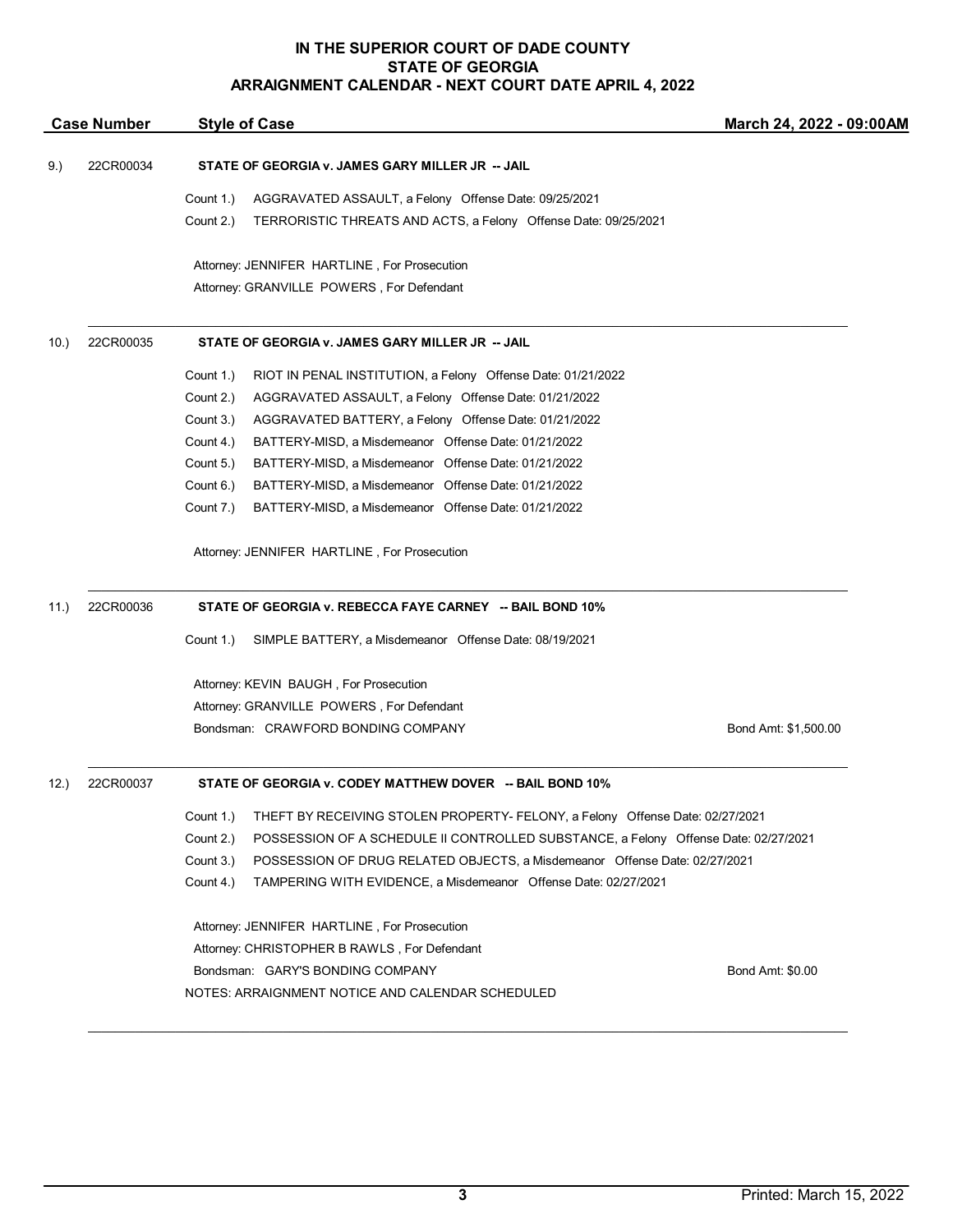|       | <b>Case Number</b> |                                                           | <b>Style of Case</b>                                                                       | March 24, 2022 - 09:00AM |  |  |
|-------|--------------------|-----------------------------------------------------------|--------------------------------------------------------------------------------------------|--------------------------|--|--|
| 13.   | 22CR00038          | STATE OF GEORGIA v. FRANK WAYNE HARVEY -- BAIL BOND 10%   |                                                                                            |                          |  |  |
|       |                    | Count 1.)                                                 | BATTERY-FAMILY VIOLENCE(1ST OFFENSE) MISD, a Misdemeanor Offense Date: 10/05/2021          |                          |  |  |
|       |                    |                                                           | Attorney: JENNIFER HARTLINE, For Prosecution                                               |                          |  |  |
|       |                    |                                                           | Bondsman: GARY'S BONDING COMPANY                                                           | Bond Amt: \$0.00         |  |  |
|       |                    |                                                           | NOTES: ARRAIGNMENT NOTICE AND CALENDAR SCHEDULED                                           |                          |  |  |
| (14.) | 22CR00039          | STATE OF GEORGIA v. NATHAN THOMAS PARTLOW -- JAIL         |                                                                                            |                          |  |  |
|       |                    | Count 1.)                                                 | TRAFFICKING IN COCAINE, ILLEGAL DRUGS, MARIJUANA, , a Felony Offense Date: 09/02/2021      |                          |  |  |
|       |                    | Count 2.)                                                 | POSSESSION OF A SCHEDULE I OR II CONTROLLED SUBSTA, a Felony Offense Date: 09/02/2021      |                          |  |  |
|       |                    | Count 3.)                                                 | POSSESSION OF A SCHEDULE II CONTROLLED SUBSTANCE, a Felony Offense Date: 09/02/2021        |                          |  |  |
|       |                    | Count 4.)                                                 | POSS OF FIREARM/KNIFE DURING CRIME/ATTEMPT CRIME, a Felony Offense Date: 09/02/2021        |                          |  |  |
|       |                    | Count 5.)                                                 | POSS OF FIREARM/KNIFE DURING CRIME/ATTEMPT CRIME, a Felony Offense Date: 09/02/2021        |                          |  |  |
|       |                    | Count 6.)                                                 | POSSESSION OF DRUG RELATED OBJECTS, a Misdemeanor Offense Date: 09/02/2021                 |                          |  |  |
|       |                    | Count 7.)                                                 | POSSESSION OF DRUG RELATED OBJECTS, a Misdemeanor Offense Date: 09/02/2021                 |                          |  |  |
|       |                    | Count 8.)                                                 | OBSTRUCTION OF OFFICERS-MISD, a Misdemeanor Offense Date: 09/02/2021                       |                          |  |  |
|       |                    |                                                           | Attorney: JENNIFER HARTLINE, For Prosecution                                               |                          |  |  |
|       |                    | Attorney: WILLIAM LANPHIER, For Defendant                 |                                                                                            |                          |  |  |
|       |                    |                                                           | NOTES: ARRAIGNMENT NOTICE AND CALENDAR SCHEDULED                                           |                          |  |  |
| 15.   | 22CR00040          | STATE OF GEORGIA v. JAMES MICHAEL HOWARD -- BAIL BOND 10% |                                                                                            |                          |  |  |
|       |                    | Count 1.)                                                 | AGGRAVATED ASSAULT, a Felony Offense Date: 08/26/2021                                      |                          |  |  |
|       |                    | Count 2.)                                                 | DISORDERLY CONDUCT, a Misdemeanor Offense Date: 08/26/2021                                 |                          |  |  |
|       |                    | Count 3.)                                                 | OBSTRUCTION OF OFFICERS-MISD, a Misdemeanor Offense Date: 08/26/2021                       |                          |  |  |
|       |                    | Count 4.)                                                 | GIVING FALSE NAME, ADDRESS, BIRTHDATE TO LAW ENF.O, a Misdemeanor Offense Date: 08/26/2021 |                          |  |  |
|       |                    | Count 5.)                                                 | CRIMINAL TRESPASS, a Misdemeanor Offense Date: 08/26/2021                                  |                          |  |  |
|       |                    | Attorney: JENNIFER HARTLINE, For Prosecution              |                                                                                            |                          |  |  |
|       |                    | Attorney: GRANVILLE POWERS, For Defendant                 |                                                                                            |                          |  |  |
|       |                    | Bondsman: GARY'S BONDING COMPANY<br>Bond Amt: \$7,500.00  |                                                                                            |                          |  |  |
|       |                    | NOTES: ARRAIGNMENT NOTICE AND CALENDAR SCHEDULED          |                                                                                            |                          |  |  |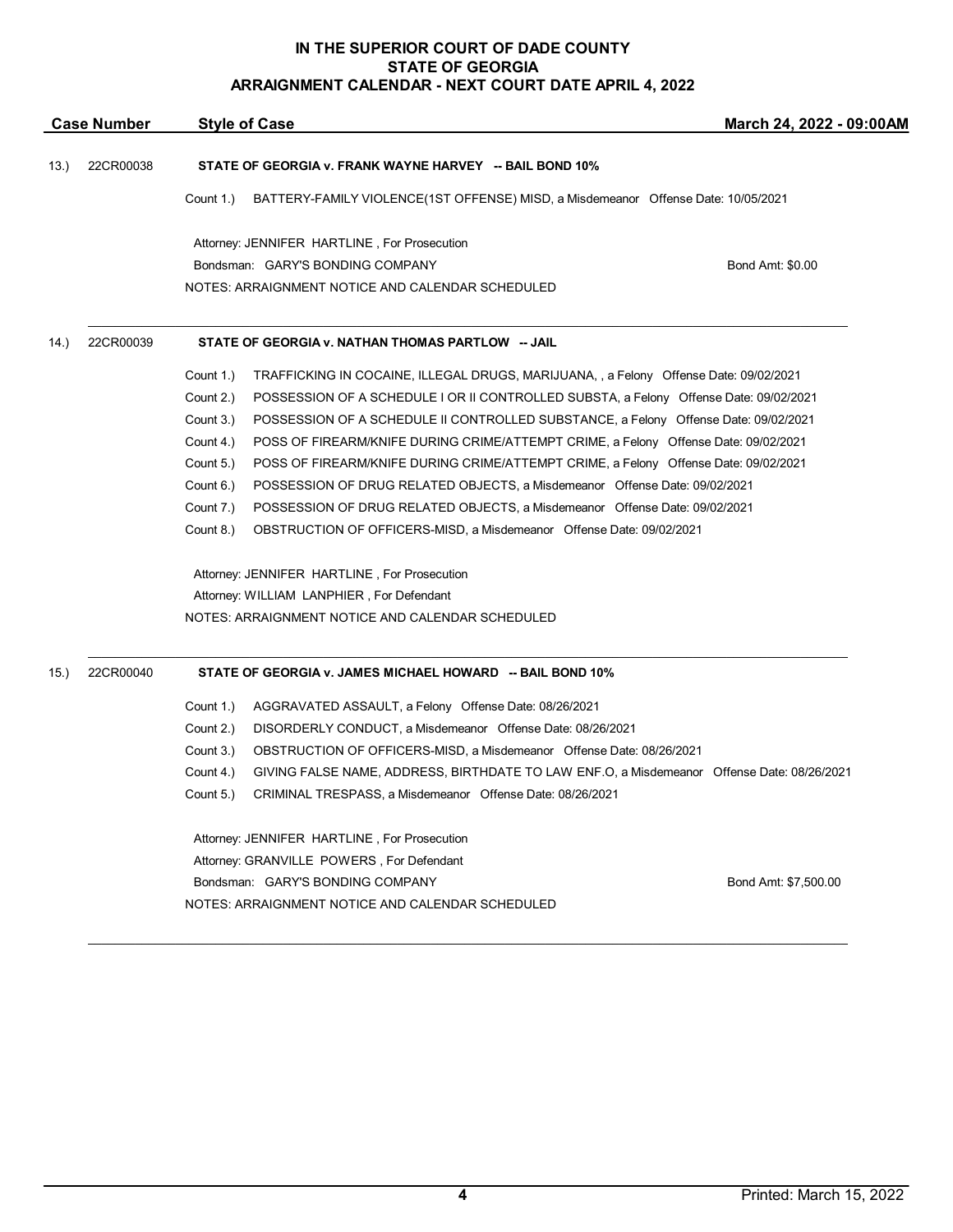| <b>Case Number</b> |           | <b>Style of Case</b>                                        |                                                                                       | March 24, 2022 - 09:00AM |  |  |
|--------------------|-----------|-------------------------------------------------------------|---------------------------------------------------------------------------------------|--------------------------|--|--|
| 16.)               | 22CR00041 | STATE OF GEORGIA v. TRISTAN KYLE WHITED -- BAIL BOND 10%    |                                                                                       |                          |  |  |
|                    |           | Count 1.)                                                   | BURGLARY - SMASH AND GRAB, a Felony Offense Date: 07/01/2021                          |                          |  |  |
|                    |           | Count 2.)                                                   | BURGLARY - 2ND DEGREE FELONY, a Felony Offense Date: 07/01/2021                       |                          |  |  |
|                    |           |                                                             | Attorney: JENNIFER HARTLINE, For Prosecution                                          |                          |  |  |
|                    |           |                                                             | Attorney: GRANVILLE POWERS, For Defendant                                             |                          |  |  |
|                    |           |                                                             | Bondsman: GARY'S BONDING COMPANY                                                      | Bond Amt: \$2,000.00     |  |  |
|                    |           |                                                             | NOTES: ARRAIGNMENT NOTICE AND CALENDAR SCHEDULED                                      |                          |  |  |
| 17.)               | 22CR00048 | STATE OF GEORGIA v. MACY NICOLE WHITAKER -- JAIL            |                                                                                       |                          |  |  |
|                    |           | Count 1.)                                                   | SALE OF METHAMPHETAMINE, a Felony Offense Date: 10/27/2021                            |                          |  |  |
|                    |           | Count 2.)                                                   | POSSESSION OF METHAMPHETAMINE WITH INTENT TO DISTR, a Felony Offense Date: 10/27/2021 |                          |  |  |
|                    |           | Count 3.)                                                   | POSSESSION OF METHAMPHETAMINE, a Felony Offense Date: 10/27/2021                      |                          |  |  |
|                    |           | Count 4.)                                                   | POSSESSION OF DRUG RELATED OBJECTS, a Misdemeanor Offense Date: 10/27/2021            |                          |  |  |
|                    |           | Count 5.)                                                   | POSSESSION OF DRUG RELATED OBJECTS, a Misdemeanor Offense Date: 10/27/2021            |                          |  |  |
|                    |           |                                                             | Attorney: JENNIFER HARTLINE, For Prosecution                                          |                          |  |  |
|                    |           |                                                             | Attorney: GRANVILLE POWERS, For Defendant                                             |                          |  |  |
| 18.)               | 22CR00049 | STATE OF GEORGIA v. JASON MICHAEL MITCHELL -- BAIL BOND 10% |                                                                                       |                          |  |  |
|                    |           | Count 1.)                                                   | TERRORISTIC THREATS AND ACTS, a Felony Offense Date: 02/02/2022                       |                          |  |  |
|                    |           | Count 2.)                                                   | BATTERY-FAMILY VIOLENCE (1ST OFFENSE), a Misdemeanor Offense Date: 02/02/2022         |                          |  |  |
|                    |           | Count 3.)                                                   | CRUELTY TO CHILDREN IN THE 3RD DEGREE, a Misdemeanor Offense Date: 02/02/2022         |                          |  |  |
|                    |           | Count 4.)                                                   | CRUELTY TO CHILDREN IN THE 3RD DEGREE, a Misdemeanor Offense Date: 02/02/2022         |                          |  |  |
|                    |           | Attorney: JENNIFER HARTLINE, For Prosecution                |                                                                                       |                          |  |  |
|                    |           |                                                             | Bondsman: CRAWFORD BONDING COMPANY                                                    | Bond Amt: \$2,500.00     |  |  |
| 19.)               | 22CR00050 |                                                             | STATE OF GEORGIA v. MARION DAVID BECKHAM -- BAIL BOND 10%                             |                          |  |  |
|                    |           | Count 1.)                                                   | AGGRAVATED STALKING, a Felony Offense Date: 04/07/2021                                |                          |  |  |
|                    |           | Count 2.)                                                   | HARASSING PHONE CALLS, a Misdemeanor Offense Date: 01/02/2021                         |                          |  |  |
|                    |           |                                                             | Attorney: JENNIFER HARTLINE, For Prosecution                                          |                          |  |  |
|                    |           |                                                             | Bondsman: GARY'S BONDING COMPANY                                                      | Bond Amt: \$2,500.00     |  |  |

 $\mathcal{L}_\mathcal{L} = \mathcal{L}_\mathcal{L} = \mathcal{L}_\mathcal{L} = \mathcal{L}_\mathcal{L} = \mathcal{L}_\mathcal{L} = \mathcal{L}_\mathcal{L} = \mathcal{L}_\mathcal{L} = \mathcal{L}_\mathcal{L} = \mathcal{L}_\mathcal{L} = \mathcal{L}_\mathcal{L} = \mathcal{L}_\mathcal{L} = \mathcal{L}_\mathcal{L} = \mathcal{L}_\mathcal{L} = \mathcal{L}_\mathcal{L} = \mathcal{L}_\mathcal{L} = \mathcal{L}_\mathcal{L} = \mathcal{L}_\mathcal{L}$